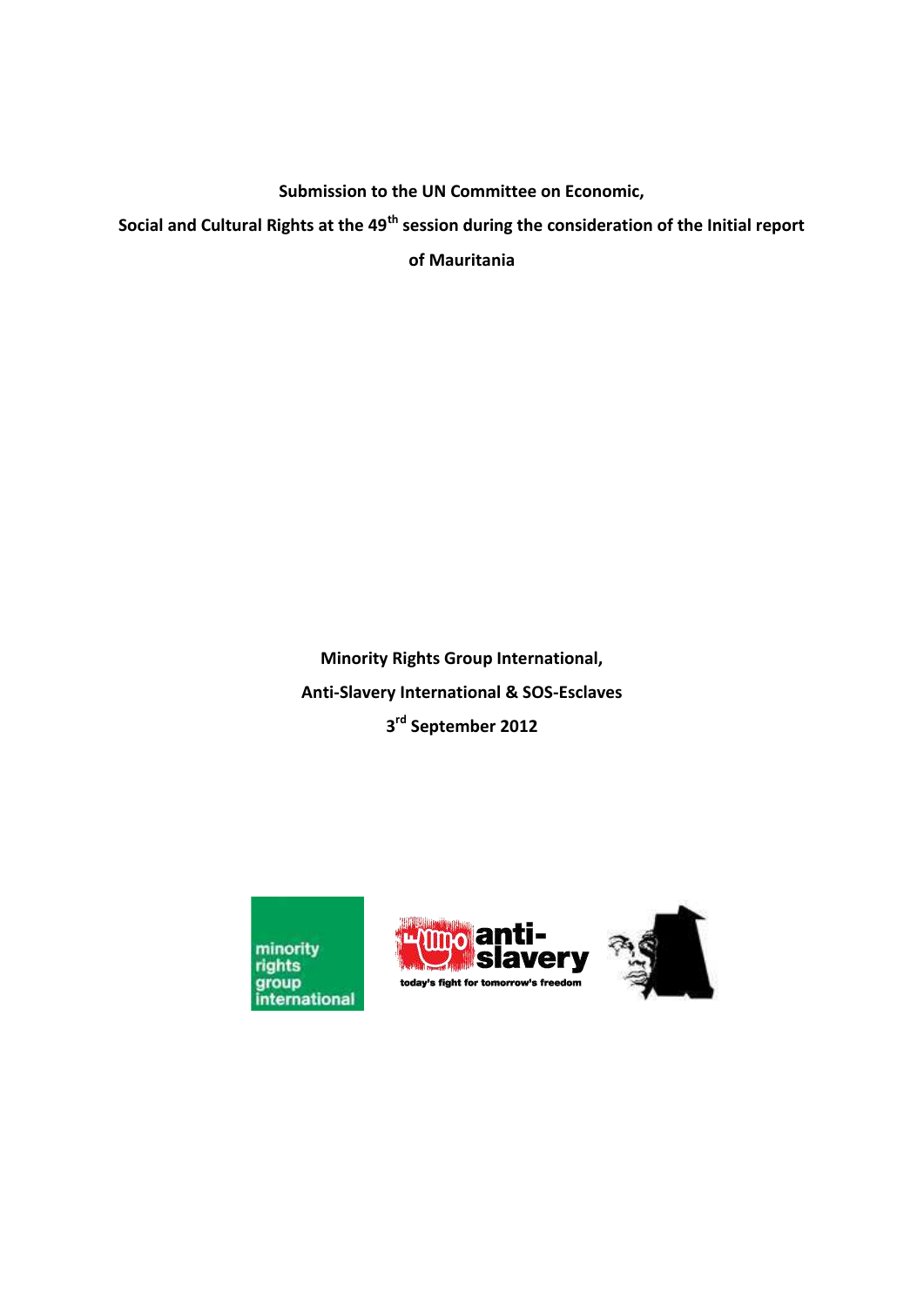## **Introduction:**

- 1. Minority Rights Group International (MRG), Anti-Slavery International and SOS-Esclaves welcome the opportunity to provide information to assist the Committee on Economic, Social and Cultural Rights (the Committee) for the consideration of Mauritania's Initial report. This report draws on and supplement the information submitted to the pre-sessional working group in November 2011.
- 2. MRG is a Non-Governmental Organisation (NGO) working to secure the rights of ethnic, religious and linguistic minorities worldwide, and to promote cooperation and understanding between communities. MRG has consultative status at the United Nations Economic and Social Council (ECOSOC), and observer status with the African Commission on Human and Peoples' Rights. MRG is registered as a charity in the United Kingdom.
- 3. Anti-Slavery International, founded in 1839, is committed to eliminating all forms of slavery throughout the world. Slavery, servitude and forced labour are violations of individual freedoms, which deny millions of people their basic dignity and fundamental human rights. Anti-Slavery International works at local, national and international levels around the world to eradicate slavery, for example by undertaking research on slavery practices; lobbying governments and intergovernmental agencies to take action to end and prevent the practice, and supporting local organisations that work to eradicate slavery through awarenessraising, advocacy and assistance to victims of slavery.
- 4. SOS Esclaves (SOS Slaves) has been leading the fight against slavery in Mauritania for over 14 years. It seeks to expose the realities of the practice, challenge its widespread acceptance and defend the rights of those seeking to escape slavery. It also works to end discrimination faced by people of slave descent.
- 5. The information set out below is based on the research and work of MRG, Anti-Slavery International and SOS-Esclaves regarding the slavery practices in Mauritania which we believe constitute a violation of the prohibition of non-discrimination (Article 2, paragraph 2), Equal rights of men and women (article 3), the right to work (Article 6, paragraph 1), the right to just and favourable conditions of work (Article 7), the right to marry (Article 10, paragraph 1), the right of the child to be free from economic and social exploitation (Article 10, paragraph 3), the right to adequate standard of living (Article 11), the right to health (Article 12) and the right to education (Article 13).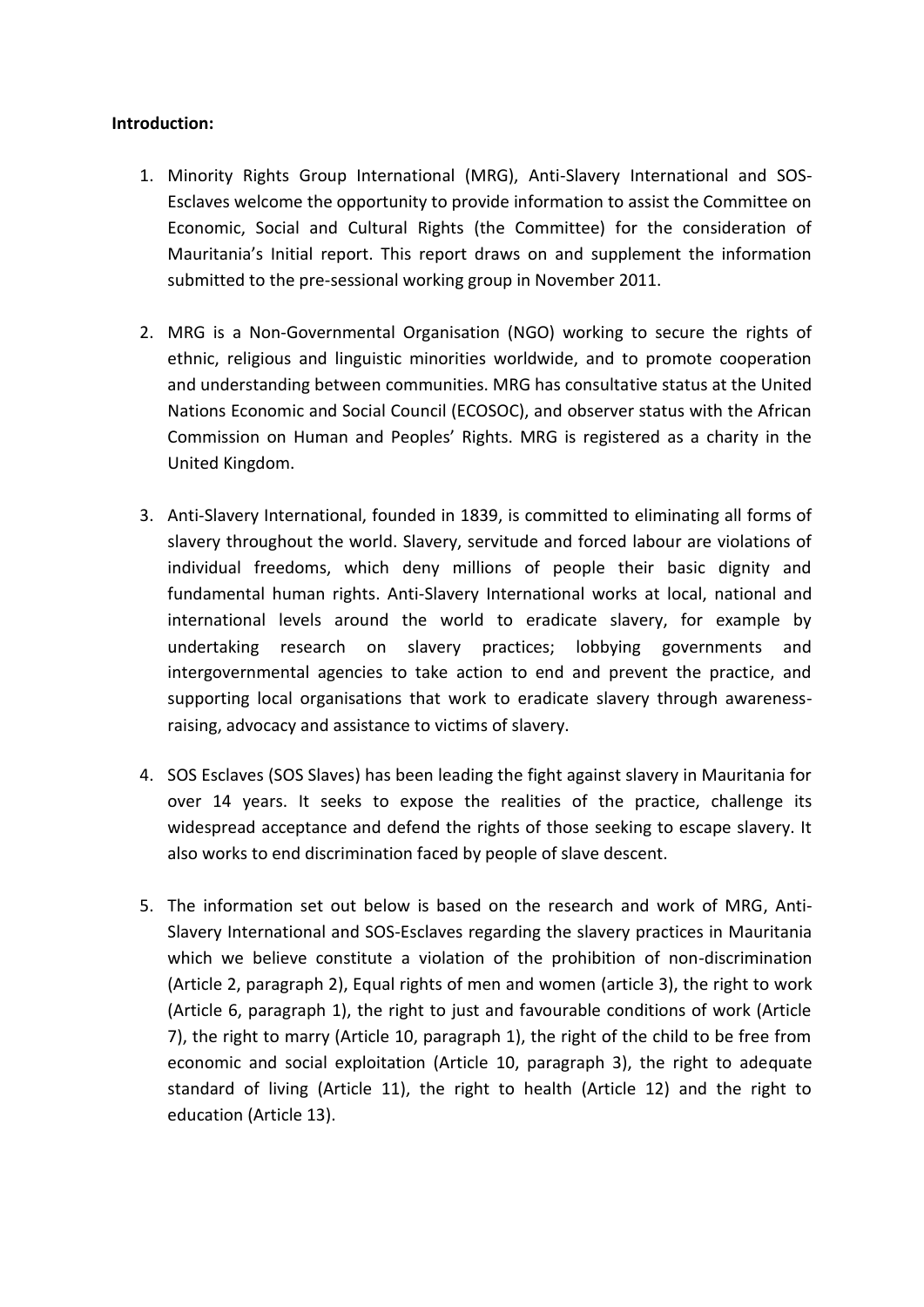## **Article 2, paragraph 2 – Non-discrimination:**

- 6. The economy and the vast majority of the administrative state in Mauritania are controlled by an ethnic group named the Maures, who are also known as the White Maures, the Berber Arabs or the Beidan. Historically they raided, enslaved and assimilated people from a range of sedentary black ethnic groups along the Senegal River, who are known today as the Haratine or the Black Maures. The term 'Haratine' is a euphemism among the Berber Arabs to refer to slaves and people of slave descent. As they are descended from slaves, the Haratine are the group most likely to be living in slavery in Mauritania today, even though slavery affects all groups in Mauritania. More than half of the Haratine community are estimated to live in slavery, through domestic servitude and bonded or forced labour<sup>1</sup>. This is despite the adoption of the 2007 Anti-Slavery Law prohibiting slavery and related discrimination in Mauritania<sup>2</sup> which criminalised slavery and slavery apologists but which has suffered from lack of implementation. After a visit to Mauritania in 2009, the Special Rapporteur on Contemporary Forms of Slavery was unequivocal in qualifying the situations she encountered in Mauritania as slavery, stating that it results in the 'social death of many thousands of women and men'<sup>3</sup>.
- 7. By preventing individual choice, it is submitted that the practice of slavery in Mauritania violates the whole range of human rights of those affected. The Haratine who are no longer in slavery (the majority) face discrimination related to their status as descendants of slaves and have limited access to and even less control over resources such as land, education, water and health services.
- 8. Discrimination towards the Haratine also manifested itself in the nationwide census carried out in 2011 by the government. This census was conducted in a discriminatory manner with the result that most Haratine were excluded from registration. One of the requirements to be registered in the census, for instance, is the prior registration of both parents. However, this requirement is often difficult or impossible for people of slave descent, especially those whose parents or mother was enslaved. Many Black Mauritanians attempting to register through the census have had their Mauritanian origins called into question and have been subjected to

.<br>-

 $1$  UNPO (2012) Haratin, The Mauritanian Citizens Shackled by Slavery, Briefing note: <http://www.unpo.org/downloads/376.pdf>

<sup>&</sup>lt;sup>2</sup> Loi n° 2007 – 048 du 3 septembre 2007 portant incrimination de l'esclavage et réprimant les pratiques esclavagistes

 $3$  Report of the Special Rapporteur on contemporary forms of slavery, including its causes and consequences, Gulnura Shahinian, Addendum, Mission to Mauritania, para. 39, UN Doc. A/HRC/15/20/Add.2 (24 August 2010).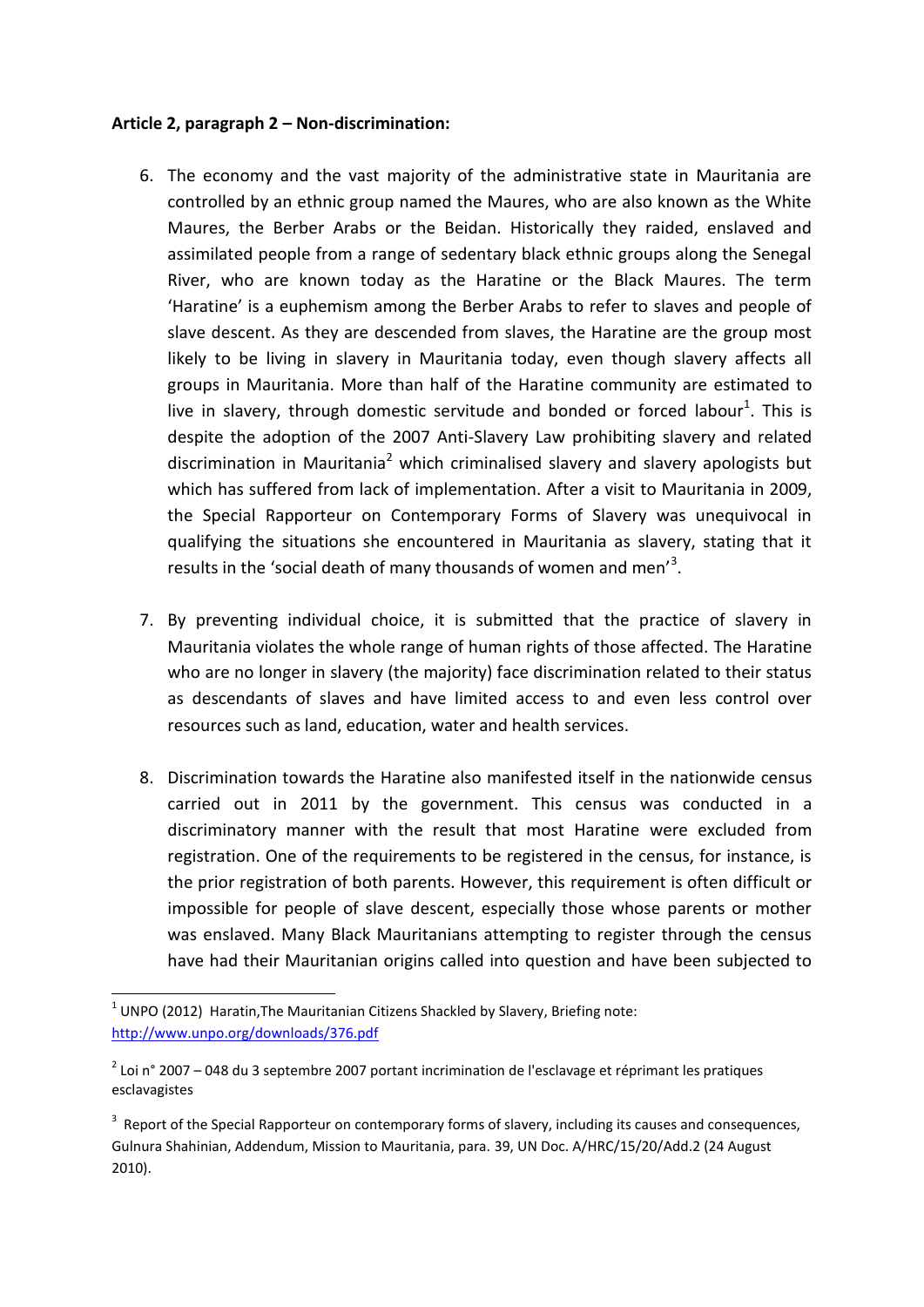humiliating and unnecessary tests,  $4$  including such issues as the ability to cite a particular verse from the Qur'an, to speak the Hassaniya language and to recognise a key figure from presidential circles. In response to a demonstration protesting the alleged racist census in 2011, the government of Mauritania arrested 13 people<sup>5</sup>. The peaceful demonstration was dispersed by the police who reportedly exercised excessive force.

- 9. To date, the implementation of the 2007 anti-slavery law has been almost nonexistent. Different cases supported by SOS-Esclaves, MRG and Anti-Slavery International reflect the lack of will at the political and judicial level to enforce the law criminalising slavery.
- 10. In November 2011, in the first successful prosecution under the 2007 anti-slavery legislation Ahmed Ould Haassine was found guilty of slavery of two young brothers, Said and Yarg. The master was sentenced to two years' imprisonment and ordered to pay compensation (1,350,000 MRO (approx. 4100 Euros)). An appeal was immediately filed on behalf of the two children (the civil party), because the sentence and the damages awarded were not considered commensurate with what the boys had experienced; indeed, recommended sentences for the crime of slavery are 5-10 years. The State Prosecutor did not appeal the lenient ruling immediately; he only filed an appeal after the lawyer representing Said & Yarg personally intervened. Less than four months later, the convicted slave-owner was released on bail for the sum of 200 000 MRO (approx. 537 euros). At no point was the children's lawyer informed of the request for bail, despite the potential risks for the boys. The decision made on 23 March 2012 only became known to the boys' lawyer on 2 April 2012 is inconsistent with the fact that the civil party must be informed at all stages of the process.
- 11. The judge also found guilty Said and Yarg's mother, Salka Mint Mbarke, who was given a suspended sentence of one year's imprisonment. It was contended that she had supported the master and his family in holding her children in slavery. The mother displayed what can be called a 'slave' mentality: in her mind, the boys' slavery was normal and right and she was not in a position to challenge their treatment at the hands of the master. The prosecution of the boys' mother and her conviction show a disturbing lack of understanding of the affect of slavery on individuals and their capacity to separate themselves from their master or mistress's interests.

SOS-Esclaves, AMDH, AFCF (2011) Note d'information

 $\overline{\mathbf{5}}$ Forum des Organisations nationales des droits de l'homme (FONADH) Declaration, 19 September  $2011.$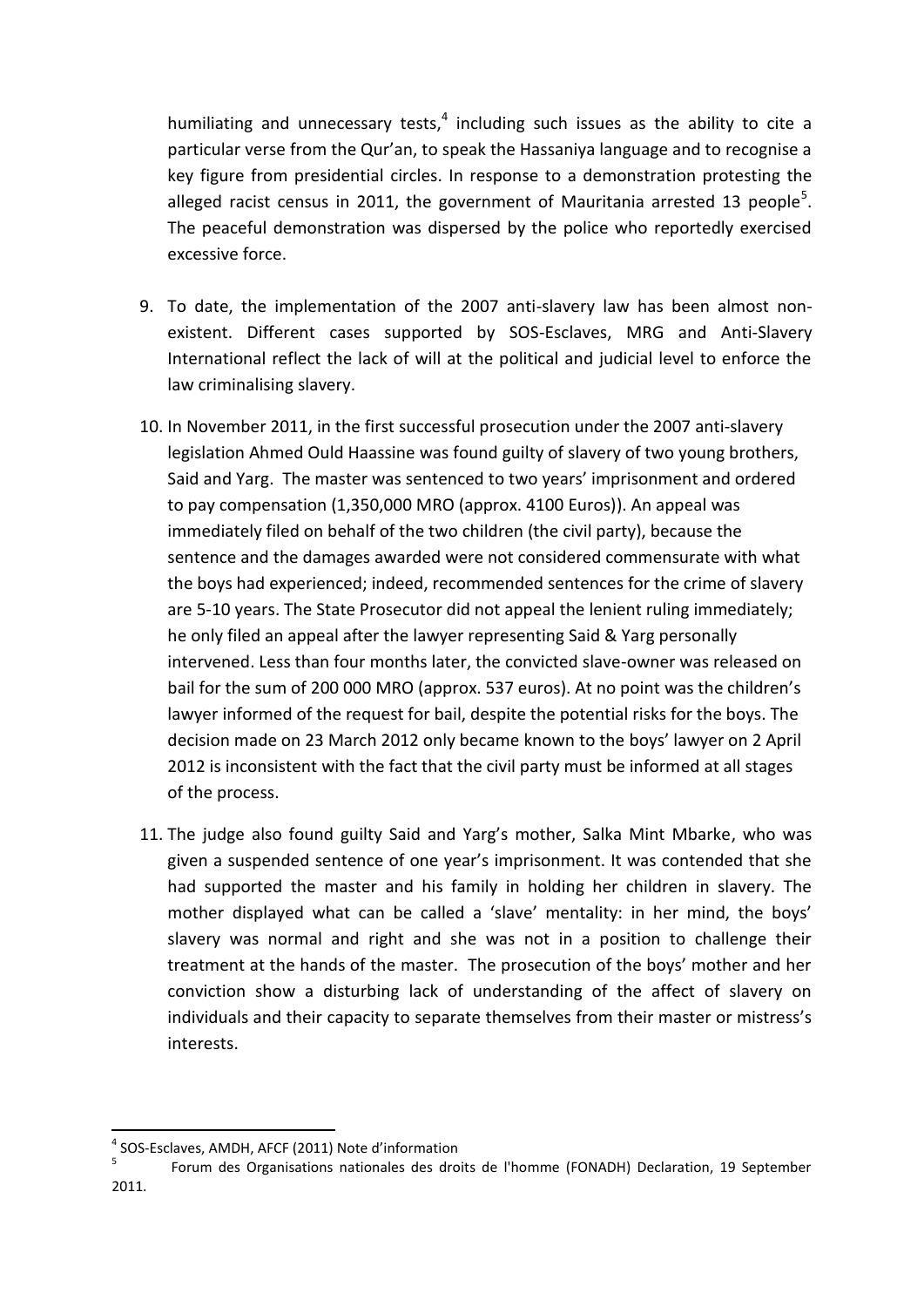12. The case of Rabi'a, Minetou and Nana, three sisters held in slavery in Nouadhibou exemplifies the delays and the lack of respect for the procedures and deadlines within the Mauritanian justice system. The case has been at the Supreme Court level since August 2011. Initially sent by the investigating judge to the Criminal Court, the decision was appealed by the defence but subsequently confirmed by the Appeal Court. The defence then sought recourse to the Supreme Court and the case is now pending at this level. Furthermore, the victims were originally told that the mistress was arrested and was placed in jail pending the outcome of the court case. However, investigations by SOS-Esclaves and the lawyer revealed that there were no prisons for women in the region and that, the mistress had in fact been released on bail. Similarly, a third case concerning Oum Elkheir was brought to the criminal court in 2010 and is still pending before the court in Adrar. Despite repeated requests for meetings and inquiries made by SOS-Esclaves and the lawyer, the General Prosecutor has still not responded.

## **Article 3 – Equal rights of men and women:**

- 13. Steps forward have been made in terms of promoting the rights of women, most notably the adoption of a law on equal pay, the instigation of quotas on electoral lists, the national strategy on women's rights, the creation of the Ministry for Women, etc.,. Despite this, discrimination on the basis of gender impedes women's ability to fully enjoy their economic, social and cultural rights. At the same time, ongoing inequality in the sphere of economic, social and cultural rights contributes to the continuing subordination of women and makes them more vulnerable to violence, exploitation and other form of abuses. Fulfilling the rights of women and men can be a powerful tool to not only ensure that basic needs are met, but that unequal power relations between women and men are transformed.
- 14. The disadvantages facing women is further entrenched when women and girls belong to a minority community. They face discrimination on the basis of their gender, their belonging to a minority group and as minority women. For instance, female Haratine are one of the most marginalised demographics in Mauritanian today<sup>6</sup>. They are virtually absent from the educational system, formal and decent employment, politics and the legal system.

**Article 6, paragraph 1 and Article 7– The right to work which one freely chooses and the right to just and favourable conditions of work:** 

.<br>-

 $^6$  UNPO (2012) Haratin, The Mauritanian Citizens Shackled by Slavery, Briefing note: <http://www.unpo.org/downloads/376.pdf>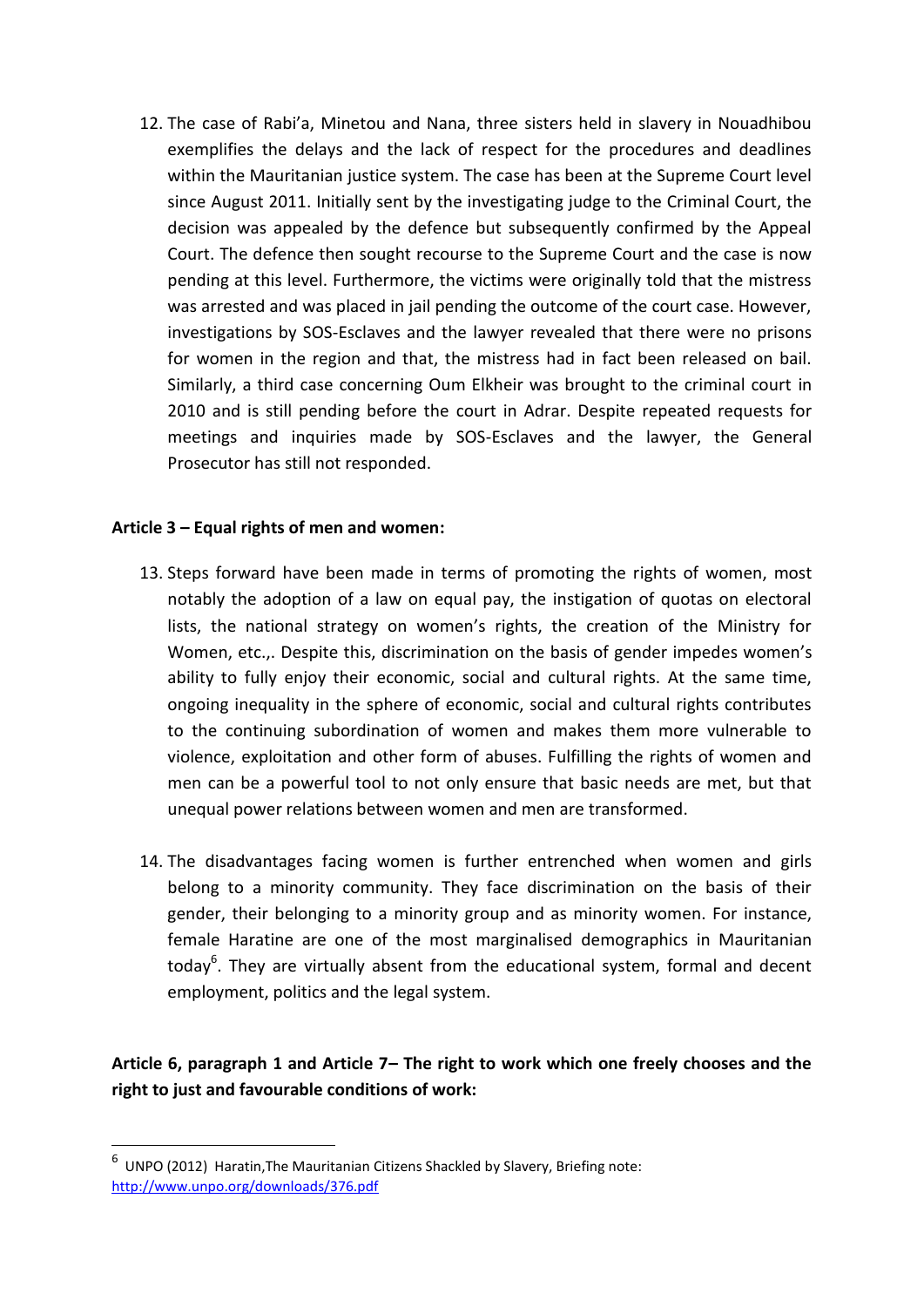- 15. In Mauritania, the status of 'slave' is inherited from one's mother. The Haratine are a social group of people known to be the descendants of slaves. Today, virtually all cases of slavery in Mauritania involve Haratine whose ancestors were enslaved. Those actually living in slavery are essentially 'owned' by their masters and are typically forced to follow their masters' orders and work for no pay throughout their lives. Men primarily herd cattle or work on their masters' farmland, while women are mostly engaged in domestic work, carrying and nursing the master's children and often shepherding animals. Girls and boys start work for their masters at a very young age. Their domestic duties include drawing water from wells, collecting firewood, cooking, washing clothes, cleaning, caring for the children of their master, and setting up and moving tents.
- 16. The female slaves who live in their masters' home are rarely allowed out and generally work from sunrise to after sunset. A former slave, Kheidama, told SOS-Esclaves: 'I was born a slave. My three sisters and my brother were all given away to our mother's master when we were young. My mother died a slave. It was my job to look after the family's animals all day long... I never took a break and I was never allowed to rest.' This reflects the experience of many people in slavery in Mauritania who are forced to work for their masters all their lives.
- 17. Slavery makes Haratine women and girls particularly vulnerable to sexual violence. La Confédération libre des travailleurs de Mauritanie reports that slave girls are likely to suffer sexual violence and rape by their masters<sup>7</sup>. Many children are also born from a slave mother and male master, as a result of sexual violence. The conditions they live and work in (para. 16) makes it virtually impossible for these women to report sexual violence and seek support. A recent study from the Ministry of Social Affairs and Family reports that 1 in 5 girls working as domestic workers confirmed suffering from sexual violence<sup>8</sup>.
- 18. The practice of slavery in Mauritania violates not only the right to work of those who are still considered the property of their masters but also of those who manage to escape or who have been freed. Due to Mauritania's stratified society, those who are former slaves or descendants of slaves still live under the stigma of their slave status and are ostracised within society. Employment opportunities are more limited for the Haratine since they generally have less education and certain professions are viewed as the reserve of the elite classes. They typically work in the services of the elite in roles such as porters, night watchmen or domestic workers. Having generally

 $^7$  US Department of labor's bureau of international labor affairs (2010), available at: http://www.unhcr.org/refworld/pdfid/4e8c3985d.pdf

<sup>&</sup>lt;sup>8</sup> MASEF (2009) Études sur les pires formes du travail des enfants en Mauritanie, p.10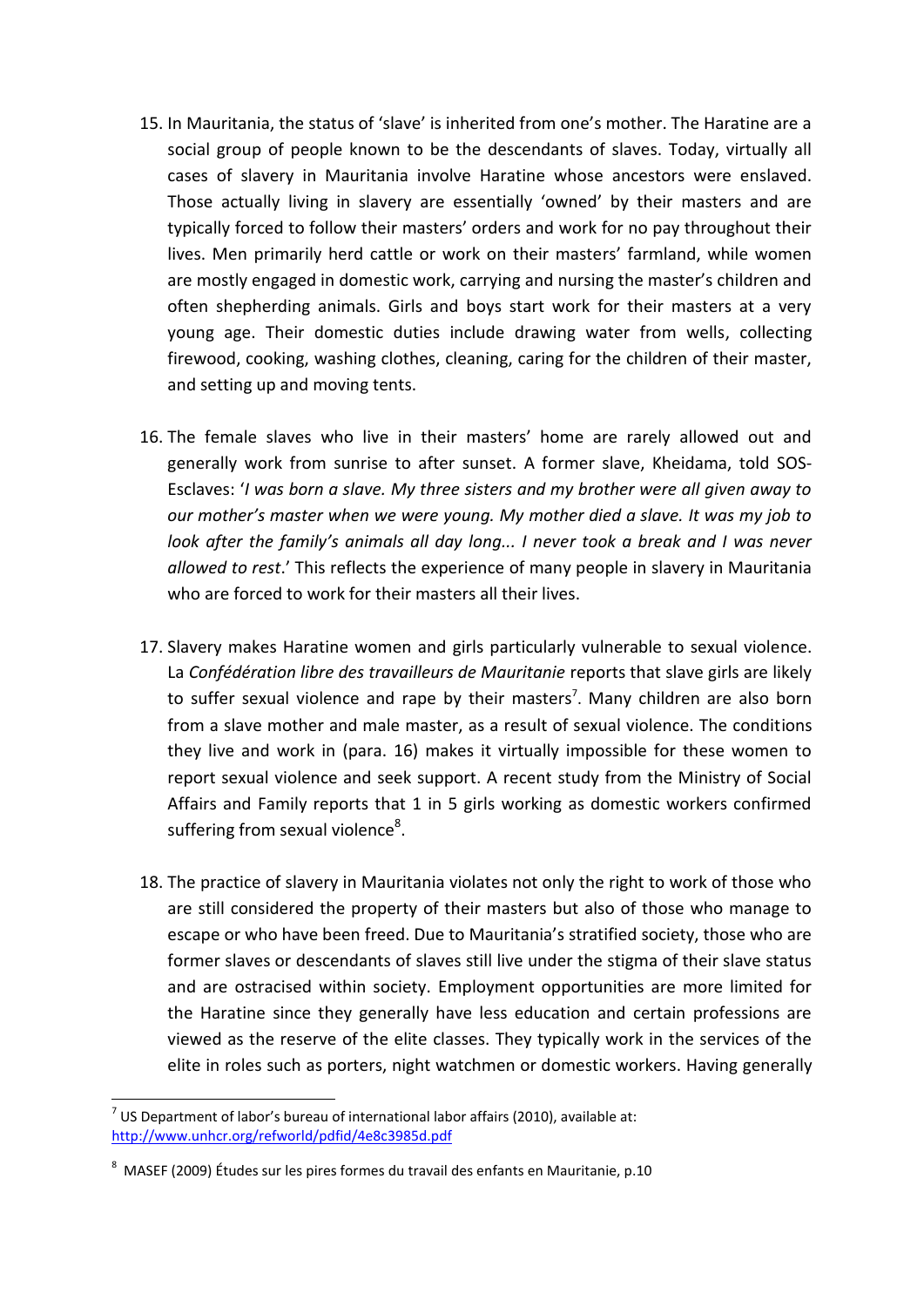less education than men, but also bearing the brunt of care work makes it even more difficult for Haratine women to engage in paid work, or access training for better employment. They are often trapped in informal work, without any protections or decent wages. This further places them at greater risk of violence.

19. The African Commission of Human and Peoples' Rights has expressed the view that unremunerated work is not in accordance with Article 23 (3) of the Universal Declaration of Human Rights, Article 5 of the African Charter on Human and Peoples' Rights as well as Article 7 of the ICESCR<sup>9</sup>. It further emphasised that unremunerated work 'is tantamount to a violation of the right to respect for the dignity inherent in the human being.'<sup>10</sup>

## Article 10, paragraph 1 - The right to marry:

- 20. Slaves are considered to be the property of their masters. Consequently, the age at which female slaves are allowed to marry is decided by their masters, and they are typically forced to marry the person of their master's choosing. Even when the masters allow their slaves to marry, there are often restrictions imposed by the masters that limit the freedom of the couple. In one case followed by SOS-Esclaves, a former slave named Moina was allowed to marry her cousin. However, her husband later divorced her as she was not allowed to leave her master's home. A similar situation was also experienced by Jabhalla, a young slave who took care of her master's animals. She wanted to marry and asked for her master's permission. The master agreed yet told Jabhalla that, even as a married woman, she should remain at his home and serve him as usual.
- 21. The UN Special Rapporteur on Contemporary Forms of Slavery has voiced concern about this issue; in her report on Mauritania $^{11}$ , she describes how the master can force separation or divorce between married slaves. She strongly emphasises that this practice is 'in direct violation of international human rights instruments to which Mauritania is a party', referring to, inter alia, Article 10 of the ICESCR<sup>12</sup>.
- 22. The violation of the right to marry also manifests itself when action is taken to prevent any marriage between a person of slave status and a person from the

 $9$  African Commission on Human and Peoples' Rights, Comm. No. 54/91, 61/91, 98/93, 164/97 and 210/98, para. 135.

 $^{10}$  Id.

<sup>&</sup>lt;sup>11</sup> Report of the Special Rapporteur on contemporary forms of slavery, including its causes and consequences, Gulnura Shahinian, Addendum, Mission to Mauritania, para. 39, UN Doc. A/HRC/15/20/Add.2 (24 August  $2010$ ).

 $12$  *ld.* see the footnote on para. 40.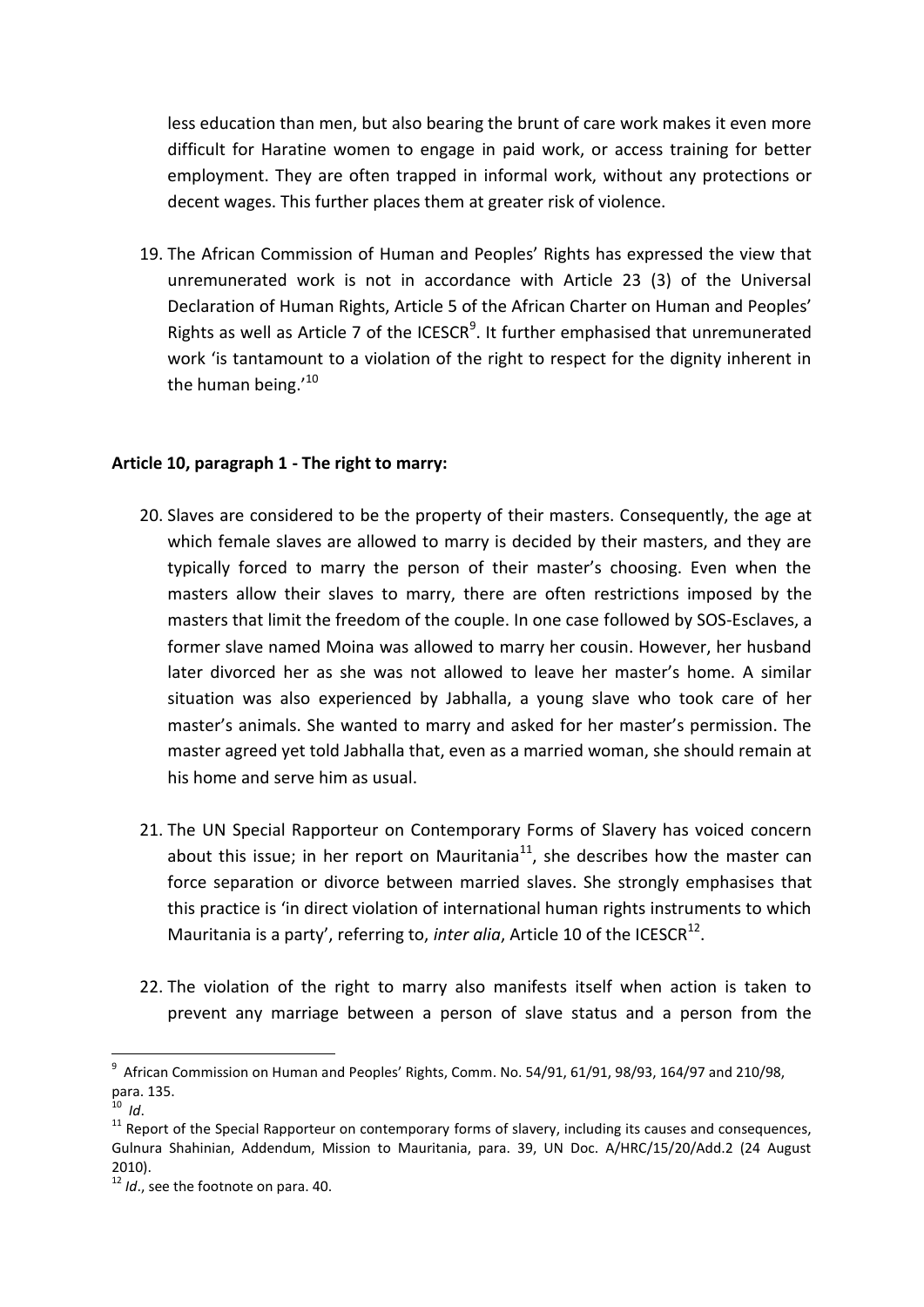nobility. While there are no official laws against intermarriage, couples usually face intense pressure and challenges from their families and communities and receive little support from State institutions. Article 10, paragraph 1, does not provide the scope of this right in detail, but according to the Universal Declaration of Human Rights, 'men and women of full age, without any limitation due to race, nationality or religion, have the right to marry and found a family.<sup>13</sup>

# Article 10, paragraph 3 - The right of the child to be free from economic and social exploitation:

23. Enslaved people usually work for their masters from early childhood; they are in slavery because they were born to an enslaved mother. In Mauritanian society any children of slaves are naturally considered to be the property of the masters as well. As noted earlier, tasks assigned to children include washing dishes, washing clothes and taking care of their masters' animals. Since the masters see both child and adult slaves as their possessions, they may also be rented out, loaned or given away, especially as gifts in marriage. In its concluding observations on Mauritania, the Committee on the Rights of the Child expressed serious concern 'over reports indicating the continued existence of caste based slavery, which has a particular impact on girls in domestic service and boys forced to beg by marabouts.'<sup>14</sup>

## Article 11, paragraph 1 and article 12 - The right to food and water and the right to health

24. MRG, Anti-Slavery International and SOS-Esclaves are aware that, among the other violations inherent in the practice of slavery, enslaved people are rarely given adequate and nutritious food by their masters. Many victims of slavery reported to ASI and SOS that they only received scraps or leftovers that were not sufficient to fulfil their dietary needs. The Committee on Economic and Social Rights' General Comment No. 12 emphasises that the right to food does not merely mean the availability of food but, more importantly, that the food is 'sufficient to satisfy the dietary needs of individuals<sup>15</sup>. The food available, therefore, should contain 'a mix of nutrients for physical and mental growth, development and maintenance, and physical activity that are in compliance with human physiological needs at all stages throughout the life cycle and according to gender and occupation.<sup>16</sup>

<sup>&</sup>lt;sup>13</sup> Universal Declaration of Human Rights, Article 16 (1).

<sup>&</sup>lt;sup>14</sup> Concluding observations on Mauritania, para. 36, Committee on the Rights of the Child, UN Doc. CRC/C/MRT/CO/2.

<sup>&</sup>lt;sup>15</sup> General Comment No. 12 on the right to food, para. 8, Committee on the Economic, Social and Cultural Rights, UN Doc. E/C/12/1999/5.

 $16$  *Id.*, para, 9.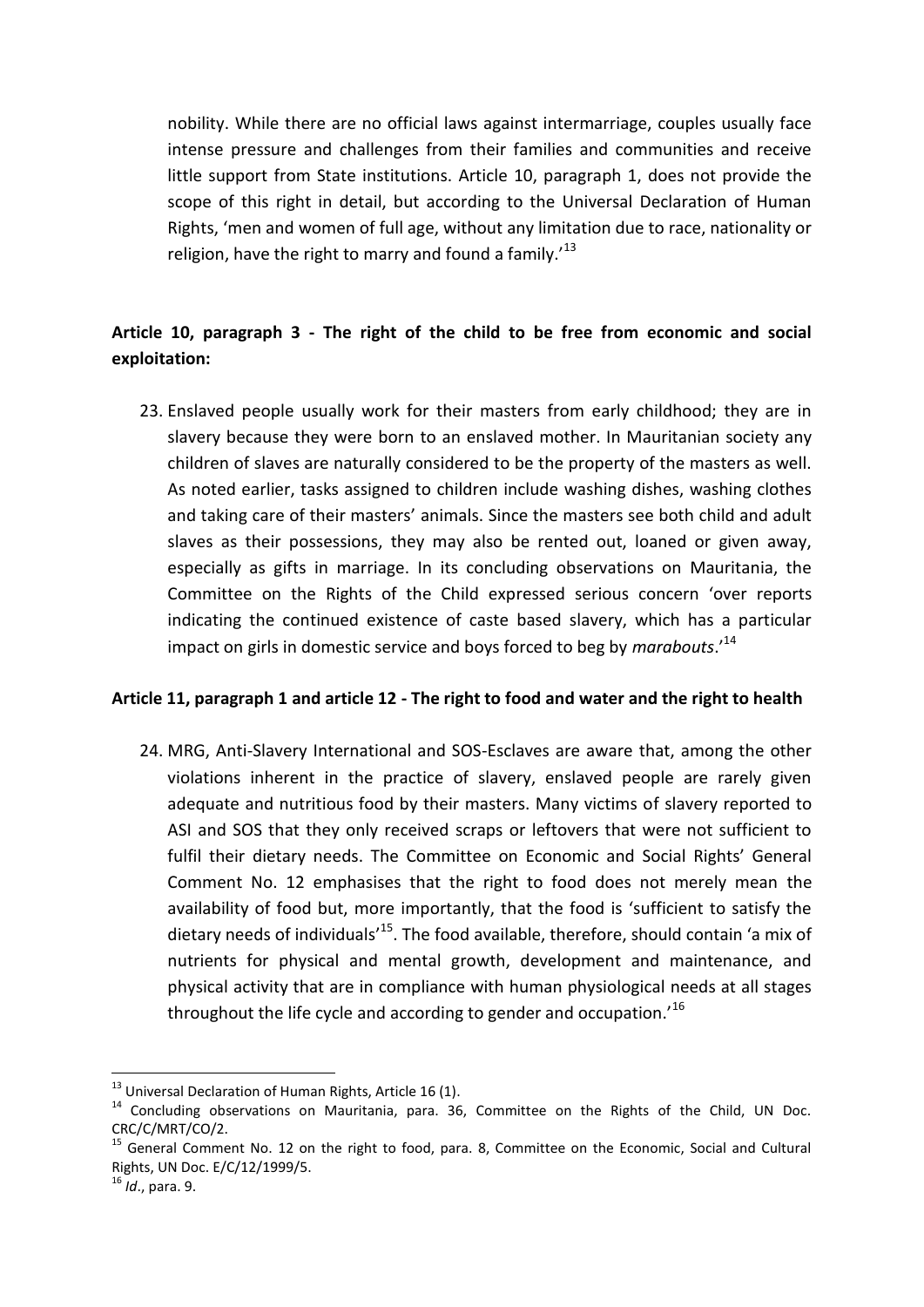- 25. In addition to inadequate food, customary traditions prevent slaves from rights over resources such as land and water sources. Recent research led by Anti-Slavery International and SOS-Esclaves demonstrated that land reforms instigated in the 1980s to end discriminatory practice in land allocation, actually reinforced the position and ownership of influential elites (mostly Maur and foreign businesses). Ordinary Maur and Afro-Mauritanian communities were dispossessed of their land and marginalised communities, such as Haratine groups, were not made aware of the opportunity to apply for land and thus hardly benefited from the reform $^{17}$ . This reform has led to conflicts that persist today.
- 26. The denial of access to nutritious food and water does not constitute merely a violation of the right to adequate standard of living as stipulated in Article 11 paragraph 1 of the ICESCR, but also of the right to health guaranteed in Article 12. Food, nutrition and water are underlying determinants of health<sup>18</sup> and a failure to provide these basic needs constitutes the violation to the minimum core obligation in the right to health<sup>19</sup>.
- 27. Although the practice of Female Genital Mutilation (FGM) has not been made illegal in Mauritania, the country has ratified several conventions rejecting FGM (amongst others: CEDAW, Maputo Protocol, CRC, etc.). Current figures shows 71%<sup>20</sup> of women have been cut in Mauritania. These include Haratine women<sup>21</sup>, although no data disaggregated by ethnicity are available. The health implications of FGM have been largely documented (bleeding, long-term risks related to pregnancy, disability, etc.) and can affect Haratine women even more severely given their limited access to health services.

## **Article 13 - The right to education**

28. Enslaved people start working for their masters at a very young age and therefore have no access to even basic levels of education. Furthermore, people of slave descent typically have limited access to education, as the UN Special Rapporteur on Contemporary Forms of Slavery stated in her report on Mauritania<sup>22</sup>.

-

<sup>&</sup>lt;sup>17</sup> Anti-Slavery International (2011) Programme de prévention et de résolutions des conflits fonciers intercommunautaires en Mauritanie

 $18$  General Comment No. 14 on the right to the highest attainable standard of health, para. 11, Committee on the Economic Social and Cultural Rights, UN Doc. E/CN.4/2000/4.

<sup>19</sup> *Id*., para. 43 (b) and (c).

<sup>&</sup>lt;sup>20</sup>GIZ/ BMZ (2011) Female Genital Mutilation in Mauritania, available at: [http://www.giz.de/Themen/de/SID-](http://www.giz.de/Themen/de/SID-B3D140A9-FA5058EC/dokumente/giz-fgm-EN-mauritania-2011.pdf)B3D140A9-FA5058EC/dokumente/giz-fgm-EN-mauritania-2011.pdf<br>21 views

<sup>21</sup> UNPO (2012) Haratin,The Mauritanian Citizens Shackled by Slavery, Briefing note: <http://www.unpo.org/downloads/376.pdf>

<sup>22</sup> *Id*., para. 53.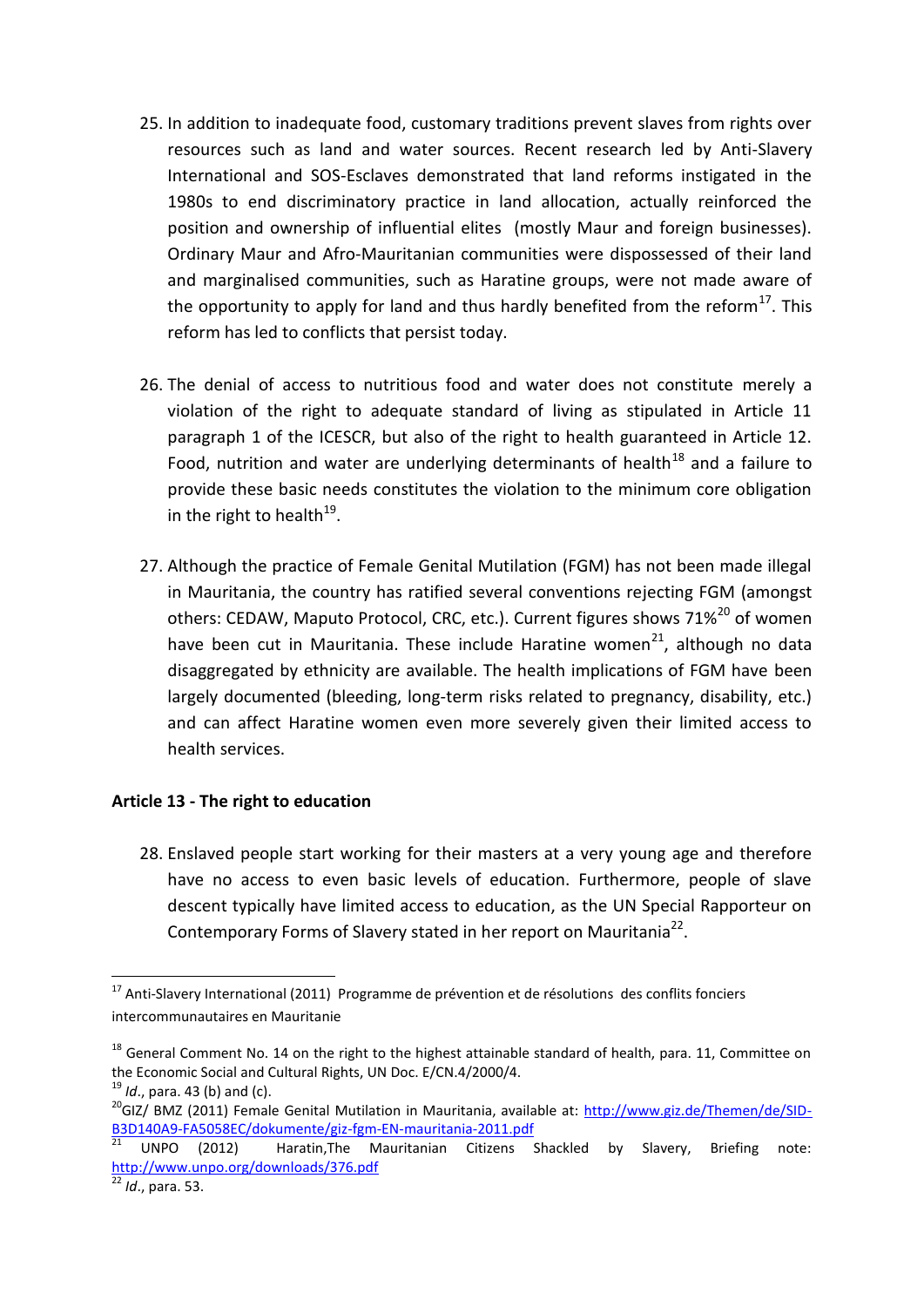- 29. Said Ould Salka, 13 year-old former slave, was referred to SOS-Esclaves in April 2011. He was held in slavery after his mother gave him to her master. He used to work shepherding his master's sheep and camels. During the time he was enslaved, he was mistreated by his master and did not receive any education whatsoever. He could not study secretly - even though he wanted to - because he was too afraid of his master. Said did not receive any payment for his work for his master. His 9-year old brother, Yarg Ould Salka, was also a slave responsible for cleaning, cooking and taking care of his master's sheep. Like Said, he was denied education. When his aunt offered that he stay with her so that he could attend school, he refused, fearing that his master would beat him.
- 30. Since slaves are denied education, they do not acquire any skills which would enable them to undertake work other than domestic servitude or tasks relating to cattleherding or agriculture. This has the effect of discouraging slaves from escaping from their masters, and even when they have managed to escape slavery or are freed, it is difficult for them to find paid work. They usually enter into similar work under exploitative arrangements.

### **Recommendations:**

- 31. MRG, Anti-Slavery International and SOS-Esclaves urge the government of Mauritania to:
- a) Take all possible measures to eradicate the practice of slavery, which is the root cause of the socio-economic rights violations highlighted above, including by full implementation of the law prohibiting slavery;
- b) to ensure that water, education, medical treatment and other basic needs are accessible to all, including former slaves and people considered of slave descent, without discrimination. When people file complaints relating to the denial of access to basic needs because of their slave status, the relevant authorities should conduct prompt, impartial, independent and effective investigation of such complaints. Where it is found that discrimination has taken place, those who are responsible for committing such practices should be proportionately punished according to law and the victims should be granted appropriate remedies;
- c) to adopt special measures to address the substantive inequality between people of slave descent and other citizens in Mauritanian society. These should include, but are not limited to, the establishment of free education and programmes aimed at socio-economic empowerment and integration. The government needs to ensure that such special measures are pursued until *de facto* equality has been realised;
- d) to take into account the specific discrimination encountered by women and girls from Haratine communities, on the basis of their gender, by developing special